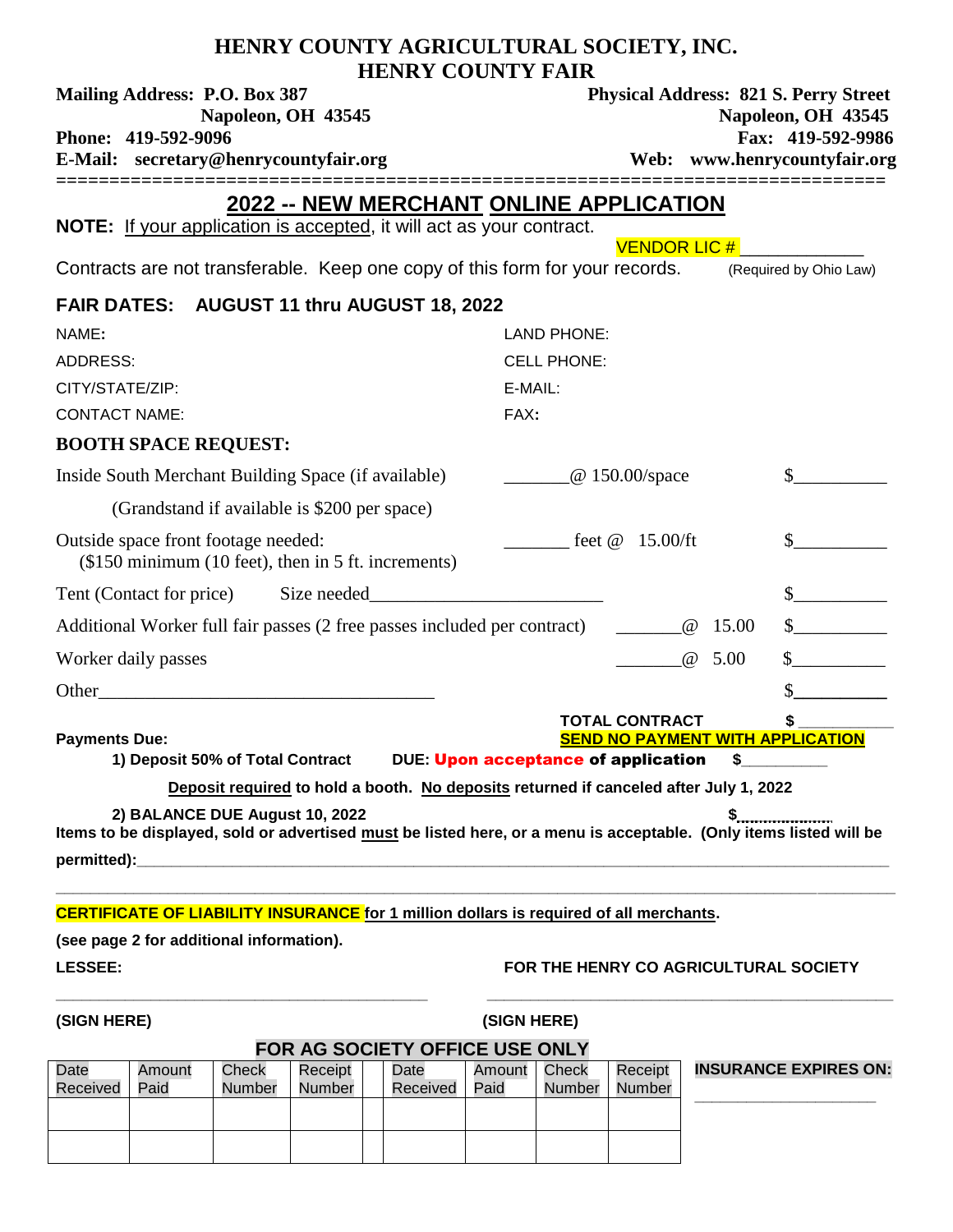## **NEW MERCHANT ONLINE APPLICATION**

#### **Page 2 of 2**

This privilege is accepted upon condition that the business stated is to be conducted in accordance with the Rules and Regulations of the Society and further that the Purchaser of this Contract pledges and offers to the aforesaid Society any and all structures accepted or erected by him or them, all goods, implements or appurtenances which are used in transacting the business to which this privilege pertains, as a Guarantee for the payment of the sum herein stated, and in the case of such forfeiture, said Society shall have the privilege of offering the same at Public Auction, and apply enough of the proceeds from such sale to the discharge of the amount due. The location for said privilege to be assigned by the Merchants Committee, and the business of running such privilege to be conducted to the satisfaction of the Merchants Committee. Retention of this Contract on the part of the purchaser will be taken as evidence of acceptance. Society assumes no responsibility for the loss or damage of Lessee's property. Contract is subject to Lessee securing license from Department of Agriculture of this State (if required).

**INSURANCE:** The Lessee, at its own cost and expense, shall obtain liability insurance covering their operations (listing the Henry County Agricultural Society, Inc. (Henry County Fair) as an additionally insured party for the days you will be on our grounds which are the subject of this agreement. Such liability insurance shall cover both injury and property damage liability and shall provide a limit of coverage of not less than \$1,000,000.00 per occurrence.

The **Lessee shall attach to this contract a certificate of insurance** verifying the existence of the above insurance. "Failure on your part to provide evidence of a current and valid liability insurance policy will preclude you from participation in this event!"

**INDEMNITY:** The Lessee assumes liability for and shall indemnity, protect, save and keep harmless the Lessor, its agents and servants from and against all losses, damages, penalties, claims, actions, suits, costs, expenses and disbursements, including legal expenses of whatsoever kind and nature imposed upon, incurred by, or asserted against the Lessor in any way relating to or arising out of this lease or the use of the equipment. The indemnities contained in this section shall continue in full force and effect, notwithstanding the termination of this lease.

**INSPECTION:** The agents of the Lessor may, at any time, inspect the property and the manner in which it is being used.

**RETURN:** At the end of the term of this lease, the Lessee shall return the property in as good condition as when received, reasonable wear and tear excepted.

**Mail deposit check upon acceptance of application payable to:**

**Henry County Agricultural Society, Inc. PO Box 387 Napoleon, OH 43545**